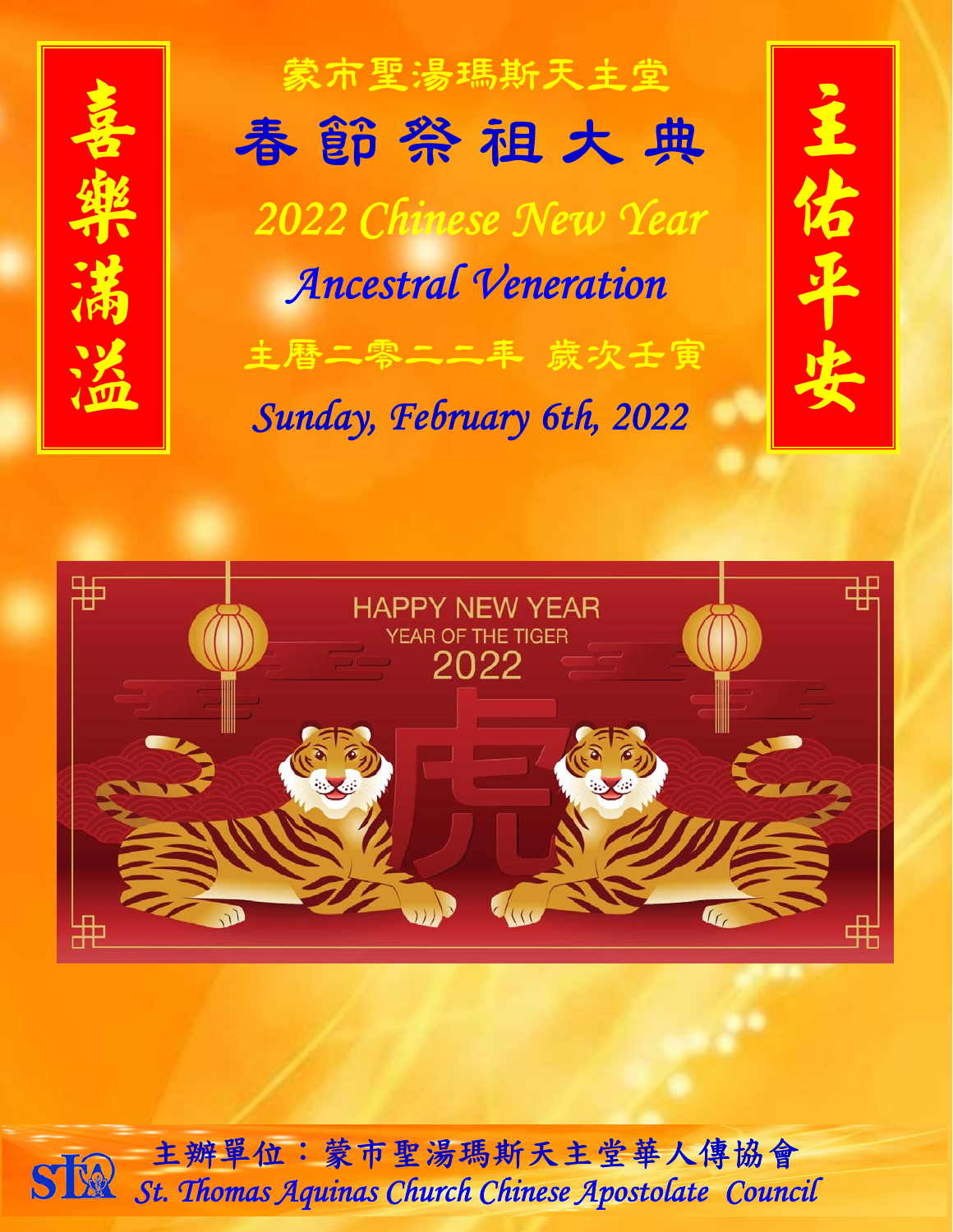# 春節祭祖典禮程序

## **— 、介紹天主教祭祖之縁由**

天主教「祭祖」典禮在教宗庇護十二世時正式獲得批准實施,直到一九七一年, 故于斌樞機主教正式在台灣提倡農曆新年舉行敬天祭祖。並於一九七二年擴大推行,當 時受到各界人士熱烈響應。

于樞機說:「『敬天』是對神的崇拜,『祭祖』是對祖先的追念。我為什麼提倡 『 敬天祭祖』? 答覆很簡單, 敬天祭祖是中國的傳統文化, 特別在今日提倡敬天祭祖, 可以『敦教化,厚風俗』,這也是從事宗教活動的人,所追求的理念之一。」

二、恭迎中華民族列祖列宗牌位

三、奏 樂

#### 敬祖曲

# 萬物本於天我人本於祖先天為萬物之祖祖先由天生 大報返始 以祖先來配天 尊天德報親恩追養繼孝存順敬 效法祖先嘉行美德保佑子孫 自強不息

#### 讚頌天主謝恩不停

## 四、恭讀聖經讚揚歷代祖先

德訓篇 四四 1-8, 10-15

現在讓我們來讚揚那些著名的偉人,和我們歷代的祖先;上主在他們身上,做出許 多光耀的事,自太古就對他們顯示了自己的偉大。他們中,有在自己國內為王的,有因 自己的能幹而名聞天下的;有因自己的明智而作參議的;有因自己的先知任務而明察一 切的;有因自己的決策和明智,而作當時民眾領袖的;有以自己賢明的訓言,教導民眾 的學者;有因其所長,創作樂曲的,有寫作敘事詩的;有的是富而有權勢的人,有愛好 美術,在自己家中,過著安靜的生活。這一切人,在自己的民族中,歷代受人尊敬,他 們在世時,就被人誇讚。他們中,有的已留名於後世,使人讚頌不已!

但我所要稱揚的人,都是寬大為懷的人,他們的義舉,不會被人遺忘;他們的善行 與子孫同存,他們的後裔,保有這善行的產業;他們的子孫履行盟約,他們的子女,因 了他們,也是如此;子子孫孫,永世常存;他們的光榮,決不會泯滅;他們的名譽必留 於永世;民眾必稱述他們的智慧,集會必傳揚他們的美德。<br>

### 全體:感謝天主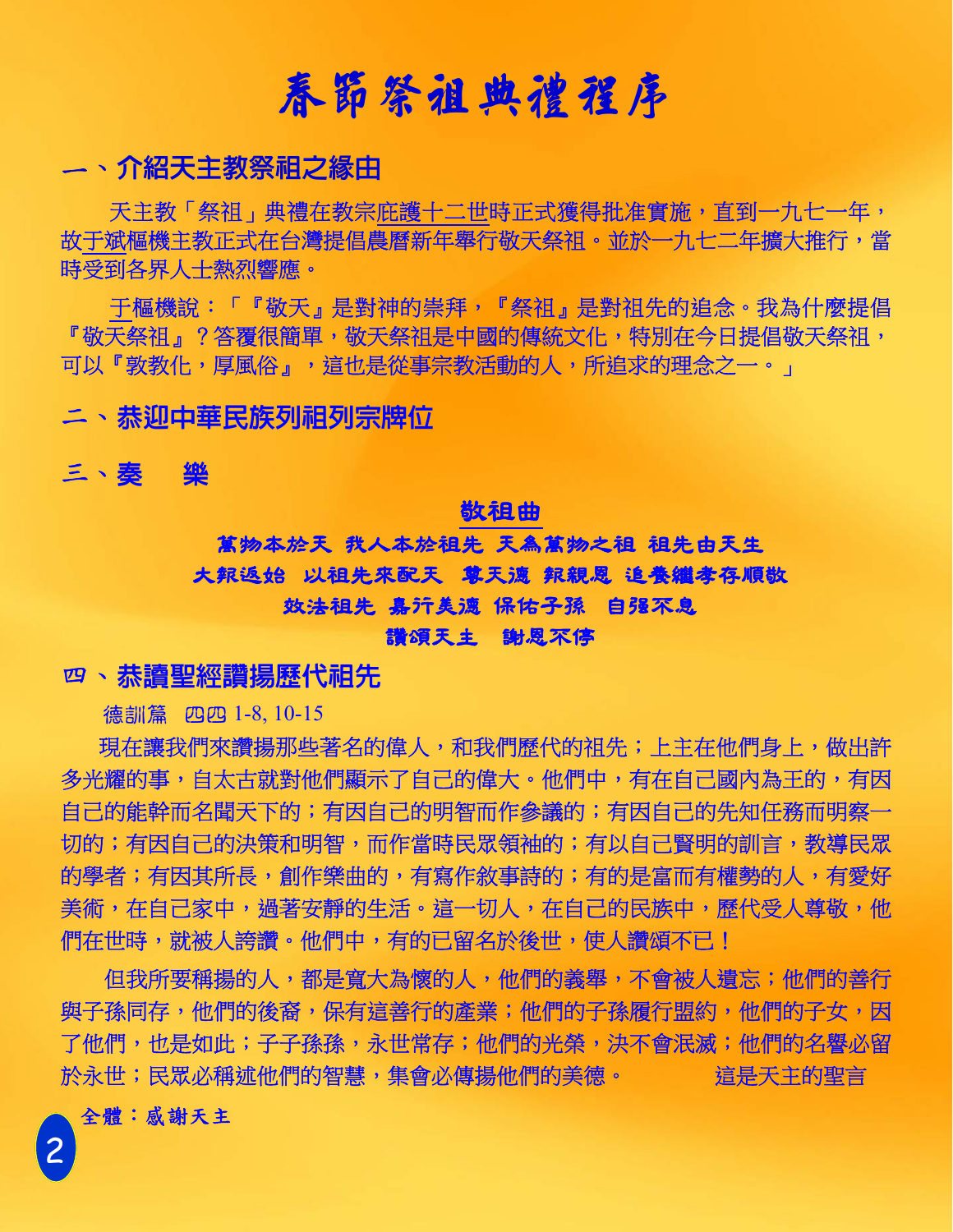# **Rite of Honoring Ancestral Veneration**

# **1. A Brief History**

Ancestral Veneration in the Chinese Catholic Church was first promulgated by His Holiness Pope Pius XII. However, it was not fully introduced until the nineteen seventies. In 1971, His Eminence Cardinal Yu Pin started to encourage the practice in Taiwan. He also suggested holding this ceremony on Chinese New Year. This practice was well adopted and received with enthusiasm by the Chinese Catholics in Taiwan.

 The late Cardinal Yu Pin reflected that the reason for integrating this ceremony with the liturgy was rather simple. "Worshiping God" and "Venerating Ancestors" are both rooted in the traditional Chinese culture and custom. Carrying on this tradition can help improve education and morality. This conveys a special message in today's society and it is one of the goals that any religion should seek and pursue.

## **2. Procession of the Ancestors Shrine**

### **3. Song of Veneration** *(Sung in Chinese)*





## **4. Scripture Reading**

#### A Reading from Sirach 44:1-15

Now will I praise those godly men, our ancestors, each in his own time: The abounding glory of the Most High's portion, his own part, since the days of old. Subduers of the land in kingly fashion, men of renown for their might. Or counselors in their prudence, or seers of all things in prophecy; Resolute princes of the folk, and governors with their staves; Authors skilled in composition, and forgers of epigrams with their spikes; Composers of melodious psalms, or discoursers on lyric themes; Stalwart men, solidly established and at peace in their own estates— All these were glorious in their time, each illustrious in his day. Some of them have left behind a name and men recount their praiseworthy deeds.

Yet these also were godly men whose virtues have not been forgotten; Their wealth remains in their families, their heritage with descendants; Through God's covenant with them their family endures, their posterity for their sake. And for all time their progeny will endure, their glory will never be blotted out; their name lives on and on. At gatherings their wisdom is retold, and the assembly proclaims their praise. retold, and the assembly proclaims their praise.

#### **All: Thanks be to God.**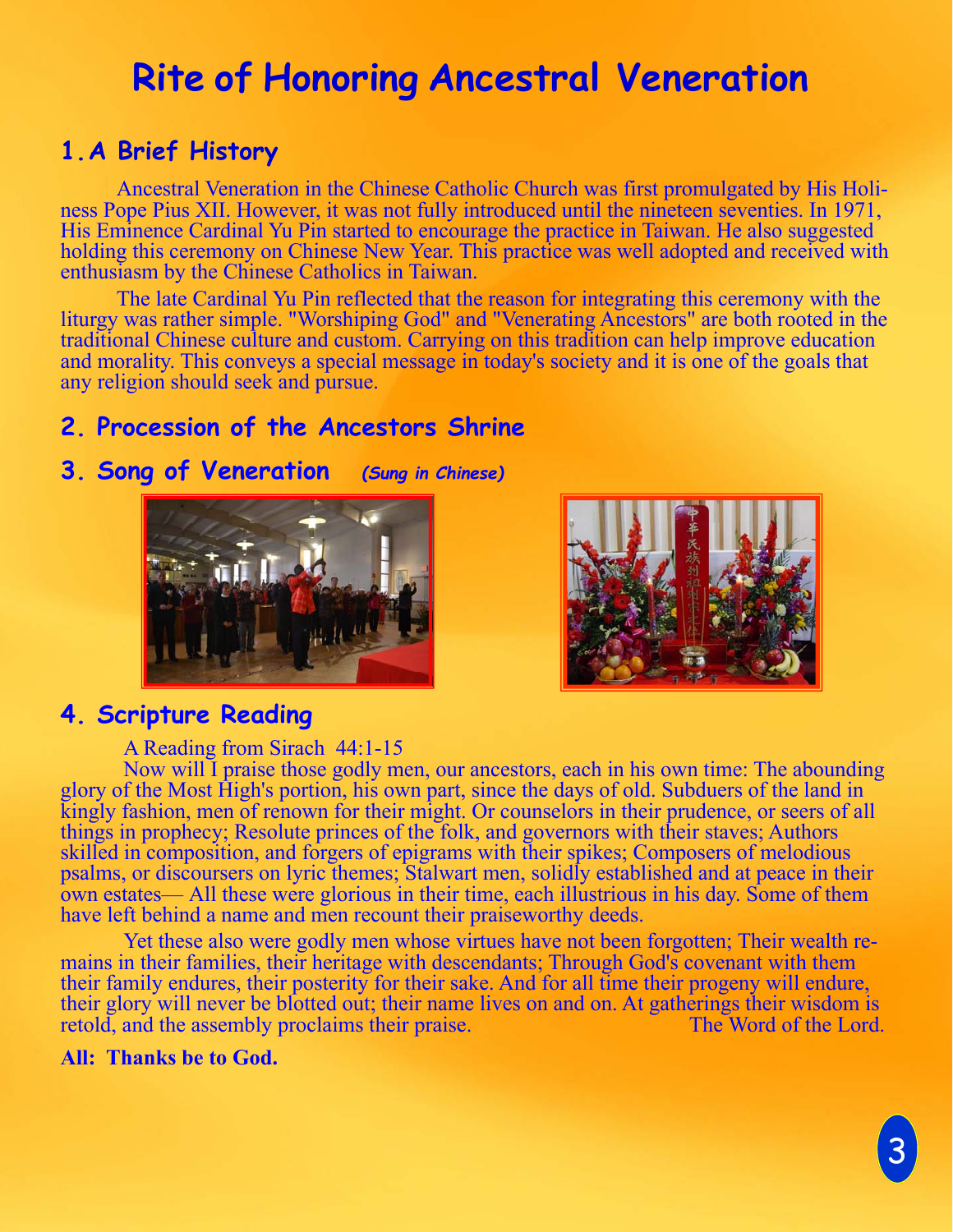## 五、奏 樂

## 大 讚 歌 <sub>聖詠一三六</sub>

- 1. 你們應當稱謝天主 因為祂是至善的 \*
- 2. 你們應當稱謝天主 因為祂是至美的 \*
- $3.$  稱謝那 以 睿智 創 造 宇 宙 的  $*$
- 4. 在我們困難的境地 祂顧念了 我們 \*
- 5. 你們應當稱謝天主 因為祂是全能的 \*

\* 因祂的仁慈永遠常存 祂的仁慈永常存

## 六、恭請主祭團就位

## 七、恭讀祭文

主曆二千二二年,農曆歲次 壬寅正月大年初六, 我僑居美國炎黃子孫歡聚一堂,謹以至誠虔敬之心 ,祭拜皇天上主暨我中華民族列祖列宗在天之靈。 禱曰:

天地主宰,萬有真源,神恩浩瀚,救恩泉源。 自有永有,全美全善,至公至義,永恆不變。 一元復始,萬象煥然,大地春回,天序遞轉。 祈求上主,寵祐平安,摯誠感謝,奉獻心田。 中華祖先,歷代聖賢,締造文化,德教承傳。 造福人群,千古德範,祖德流芳,永垂人間。 感恩報德,飲水思源,恪遵遺訓,慎終追遠。 香花果酒,俯伏呈獻,敬表孝愛,仰祈垂憐。

## 八、 上香

## 九、 三獻禮

- 十、 行三鞠躬禮
- 十一、恭請主祭團復位
- 十二、禮 成 奏 樂



2022

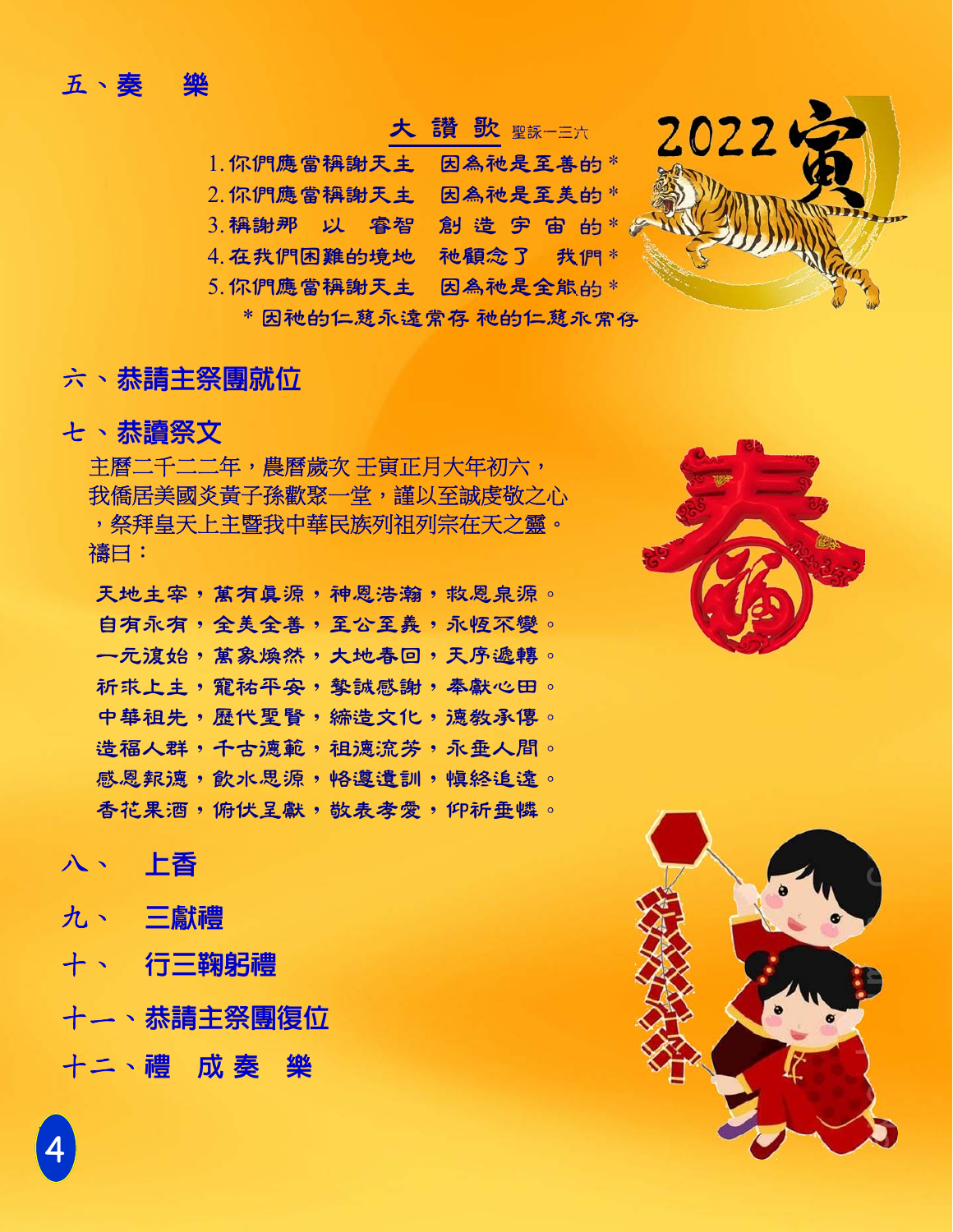- **5. Song of Praise** *(Psalms 136/ 137, Sung in Chinese)*
- **6. Main Celebrant and Co-celebrants take positions**

## **7. Veneration Prayer**

Today we come together, this **February 6th of the year 2022**, to celebrate Lunar New Year and to honor those who have gone before us unto Almighty God.

We pray to Our Lord, who is the creator of the universe and the graceful and merciful Messiah whose power purifies us all. Your highest virtues, those of pure and unconditional love, abide eternally in our hearts. Since the beginning of time, your power unifies the great cycles of the universe. Now thank we all our God with hands and hearts and voices. We pray that You protect us and keep us in peace.

We also thank you, our wise and virtuous ancestors who have created a culture that transmits religious and moral values to each new generation. Like the holy men and women, you are models of virtue that nurture the greatest good in humanity. We are eternally grateful for the wisdom that we inherit from you. According to ancient Chinese traditions, we respectfully offer fresh fruit, flowers, and wine to show our gratitude for your intercession and protection.

- **8. Presentation of Incense**
- **9. Presentation of Flowers, Fruit and Wine**
- **10. Three Bows to The Ancestors' Shrine**
- **11. Main Celebrant and Co-celebrants return to seats**
- **12. Conclusion**
- **13. Recessional Hymn**



#### **Honoring Ancestors**

According to ancient Chinese traditions, we respectfully offer fresh fruit, flower, and wine to show our gratitude to our be loved ones gone before, for their intercession and protection.

**Fruit** is a symbol of fruitfulness in our lives for which we pray – fruitfulness in the harvest, fruitfulness in our work and accomplishments and fruitfulness of the growth of wisdom in our lives. In Chinese culture, the apple is a symbol of peace, and the orange is symbol of good fortune.

**Flower** brings the beauty of color and freshness of new life, and a prayer for peace, happiness, compassion, joy and love in the New Year.

Wine: "Fruit of the Vine" is a symbol of celebration and thanksgiving to our God for His gracious gifts.

**The Plaque**: The words written on the plaque are Chinese Ancestors for All Generations.

 All of these symbols will be seen on the Shrine of Chinese Ancestors which will be erected in the sanctuary.